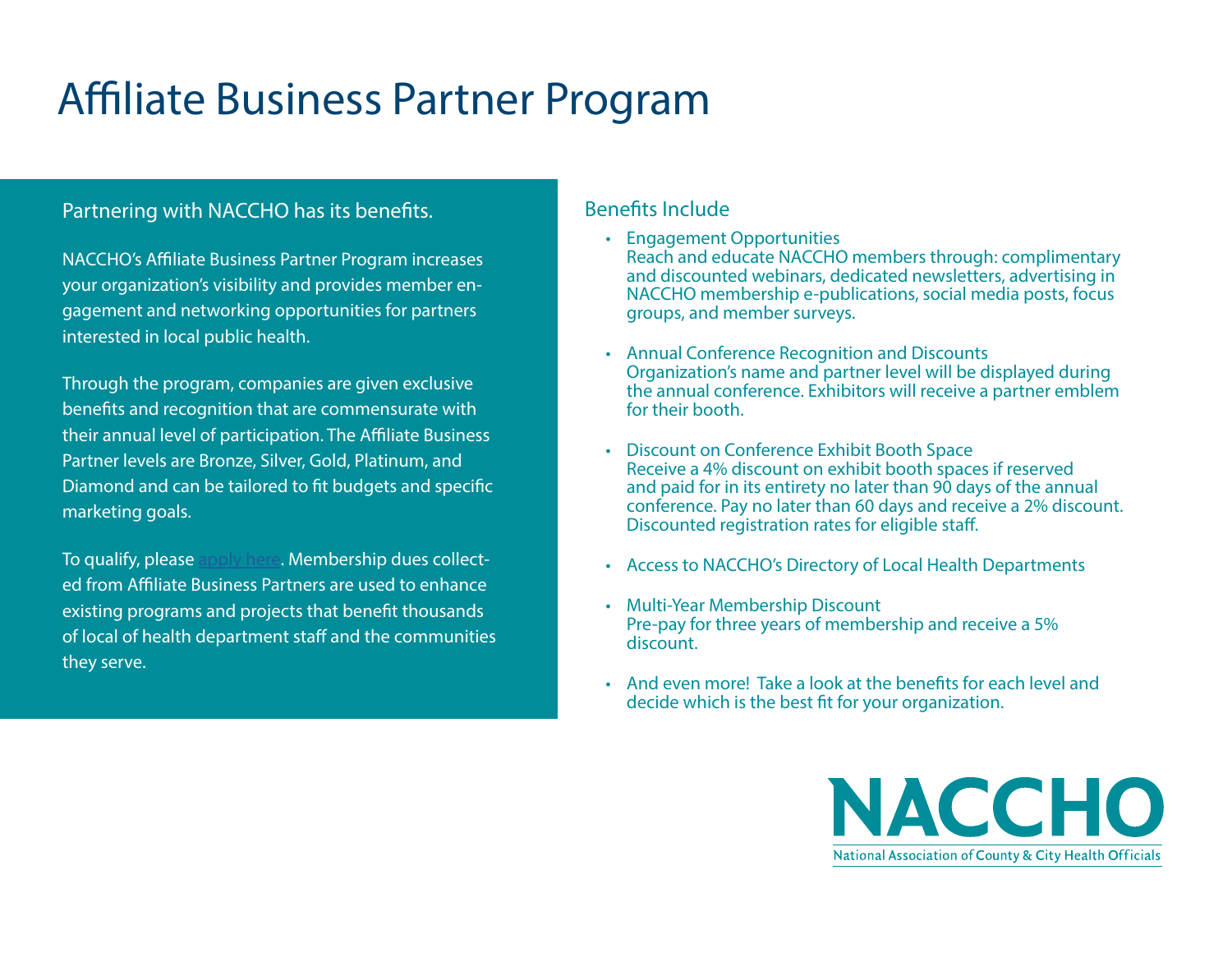### Affiliate Business Partner Program

#### Current Members

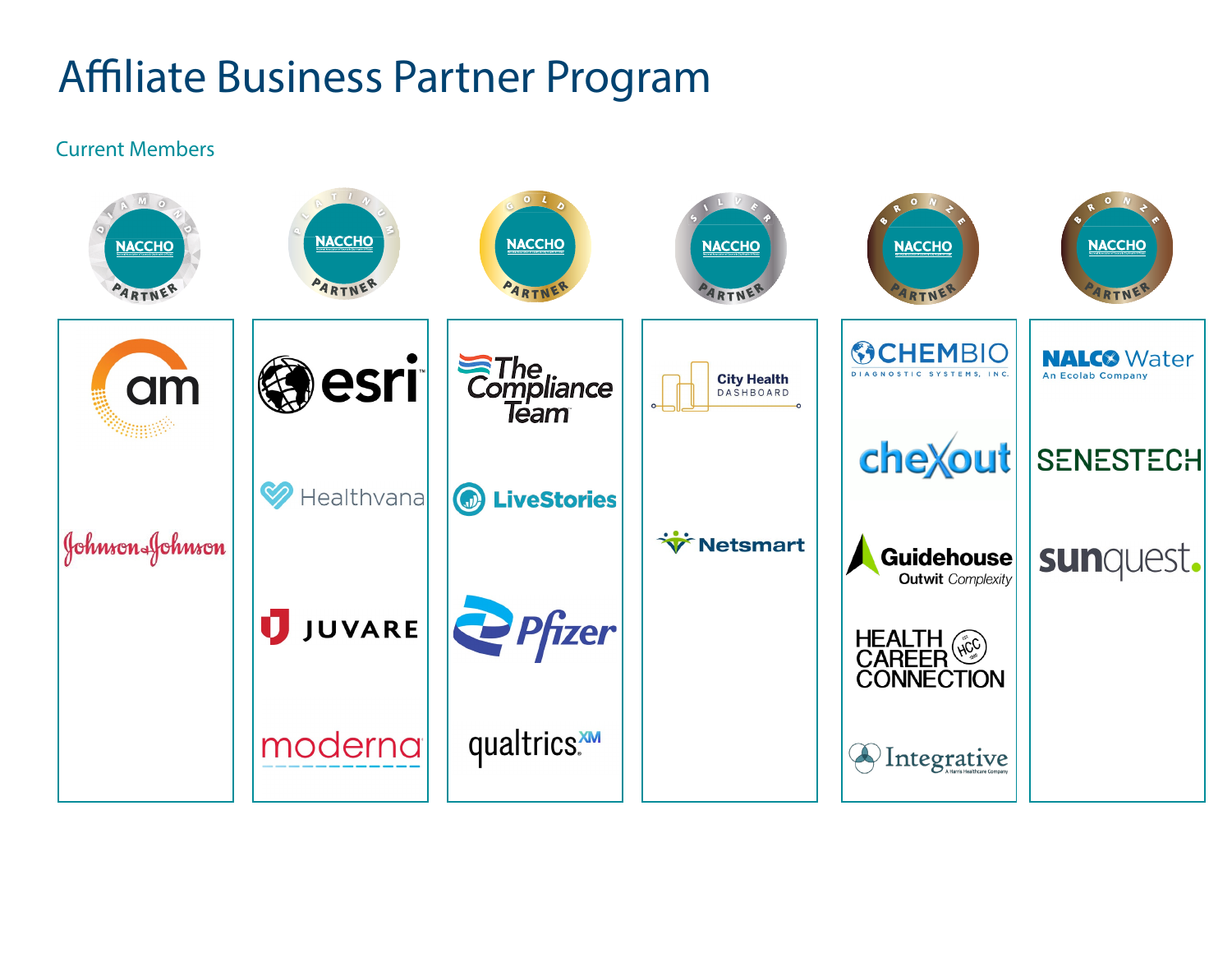#### **Affiliate Bus**

| Affiliate Business Partner Benefits                                               | $M$ 0<br><b>NACCHO</b><br>ARTNE | $T$ $l$<br><b>NACCHO</b><br>ARTNE | 0 <sub>l</sub><br><b>NACCHO</b><br>ARTN | <b>NACCHO</b><br>ARTN | $\bullet$<br><b>NACCHO</b> |
|-----------------------------------------------------------------------------------|---------------------------------|-----------------------------------|-----------------------------------------|-----------------------|----------------------------|
|                                                                                   | Diamond                         | Platinum                          | Gold                                    | Silver                | <b>Bronze</b>              |
| <b>Annual Membership</b>                                                          | \$25,000                        | \$15,000                          | \$10,000                                | \$7,500               | \$5,000                    |
| individual memberships for staff                                                  | 12                              | 8                                 | 6                                       | 4                     | $\overline{2}$             |
| multi-year membership discount (3 years)                                          | 5%                              | 5%                                | 5%                                      | 5%                    | 5%                         |
| <b>Member Engagement</b>                                                          |                                 |                                   |                                         |                       |                            |
| 60-minute webinar                                                                 | 3                               | $\overline{2}$                    | $\mathbf{1}$                            | 50% off               | 25% off                    |
| annual dedicated enewsletter on topics of interest                                | $\mathbf{1}$                    | $\mathbf{1}$                      | 50% off                                 | 50% off               | 25% off                    |
| annual research brief/industry perspective (4-6 pages)                            | $\mathbf{1}$                    | $\mathbf{1}$                      | 50% off                                 | 50% off               | 25% off                    |
| full access to Directory of Local Health Departments                              | yes                             | yes                               | yes                                     | yes                   | yes                        |
| Recognition                                                                       |                                 |                                   |                                         |                       |                            |
| identified by NACCHO partner level logo                                           | yes                             | yes                               | yes                                     | yes                   | yes                        |
| listed in NACCHO partner directory                                                | yes                             | yes                               | yes                                     | yes                   | yes                        |
| Affiliate Business Partner Circle participation                                   | yes                             | yes                               | yes                                     | n/a                   | n/a                        |
| complimentary ad in NACCHO ePublication (TBD)                                     | 8                               | 6                                 | $\overline{4}$                          | $\overline{2}$        | $\mathbf{1}$               |
| discounted ad in NACCHO ePublication                                              | 25% off                         | 25% off                           | 25% off                                 | 25% off               | 25% off                    |
| complimentary NACCHO social media post                                            | 5                               | $\overline{4}$                    | 3                                       | $\overline{2}$        | $\mathbf{1}$               |
| <b>Conferences Recognition/Discounts</b>                                          |                                 |                                   |                                         |                       |                            |
| partner level & company logos in guide/signage                                    | yes                             | yes                               | yes                                     | yes                   | yes                        |
| partner level recognition at exhibitor's booth                                    | yes                             | yes                               | yes                                     | yes                   | yes                        |
| complimentary conference registration                                             | 3                               | $\overline{2}$                    | $\mathbf{1}$                            | n/a                   | n/a                        |
| discount on conference exhibit booth space (if paid 90 days<br>before conference) | 4%                              | 4%                                | 4%                                      | 4%                    | 4%                         |
| discount on conference exhibit booth space (if paid 60 days<br>before conference) | 2%                              | 2%                                | 2%                                      | 2%                    | 2%                         |
| advanced notice of housing opening                                                | yes                             | yes                               | yes                                     | yes                   | yes                        |

All membership benefits must be utilized within the membership year.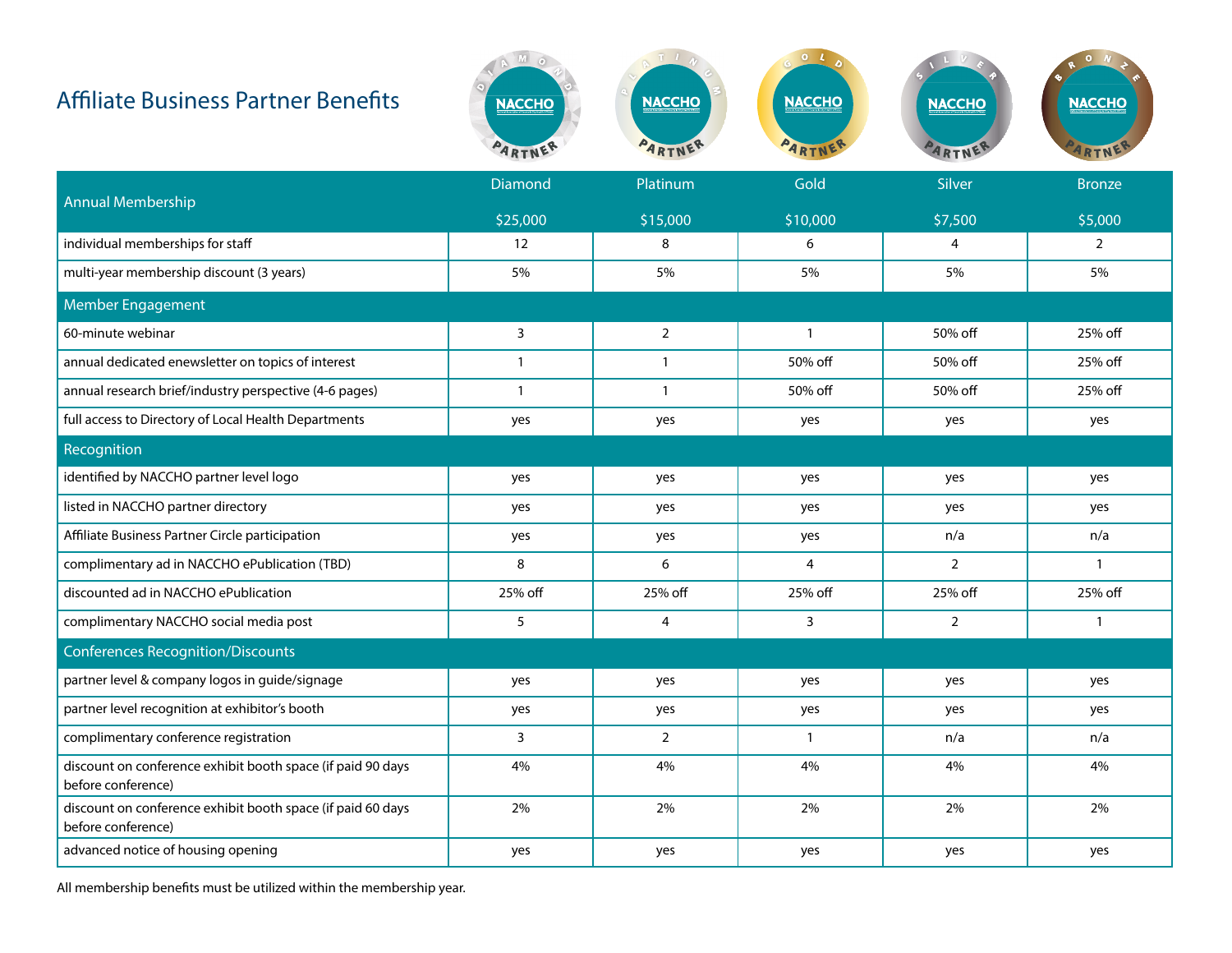# National Association of County & City Health Officials

## NACCHO Advertising and Engagement Opportunities

| Webinar (30 minutes)                                                                                                                                                                                                                                              |                               |                             |  |  |  |  |
|-------------------------------------------------------------------------------------------------------------------------------------------------------------------------------------------------------------------------------------------------------------------|-------------------------------|-----------------------------|--|--|--|--|
| 30-minute webinar<br>(Tuesday, Wednesday, Thursday 2 or 3 PM ET)<br>topic/content preapproved by NACCHO                                                                                                                                                           | Member Rate<br>\$3,500        | Non-Member Rate<br>\$6,000  |  |  |  |  |
| Webinar (60 minutes)                                                                                                                                                                                                                                              |                               |                             |  |  |  |  |
| 60-minute webinar<br>(Tuesday, Wednesday, Thursday 2 or 3 PM ET)<br>topic/content preapproved by NACCHO                                                                                                                                                           | Member Rate<br>\$5,000        | Non-Member Rate<br>\$8,000  |  |  |  |  |
| Webinar (90 minutes)                                                                                                                                                                                                                                              |                               |                             |  |  |  |  |
| 90-minute webinar<br>(Tuesday, Wednesday, Thursday 2 or 3 PM ET)<br>topic/content preapproved by NACCHO                                                                                                                                                           | Member Rate<br>\$7,500        | Non-Member Rate<br>\$10,000 |  |  |  |  |
| <b>NACCHO Virtual Communities</b>                                                                                                                                                                                                                                 |                               |                             |  |  |  |  |
| up to 200 words, includes URL placement<br>topic/content preapproved by NACCHO                                                                                                                                                                                    | <b>Member Rate</b><br>\$4,000 | Non-Member Rate<br>\$5,000  |  |  |  |  |
| <b>Dedicated eNewsletter</b>                                                                                                                                                                                                                                      |                               |                             |  |  |  |  |
| up to 400 words, includes logo placement<br>topic/content preapproved by NACCHO                                                                                                                                                                                   | Member Rate<br>\$5,000        | Non-Member Rate<br>\$8,000  |  |  |  |  |
| <b>Social Media Posts</b>                                                                                                                                                                                                                                         |                               |                             |  |  |  |  |
| choose one platform: Facebook, LinkedIn, or Twitter<br>topic/content preapproved by NACCHO                                                                                                                                                                        | Member Rate<br>\$1,250        | Non-Member Rate<br>\$2,100  |  |  |  |  |
| <b>Focus Group</b>                                                                                                                                                                                                                                                |                               |                             |  |  |  |  |
| Up to 25 local health departments will be invited to participate in a 30- or 60-minute focus group. Use this time to engage with selected NACCHO members and learn what they<br>have to say about a topic(s) of your choice. *topic/content preapproved by NACCHO |                               |                             |  |  |  |  |
| Focus Group (30 minutes)                                                                                                                                                                                                                                          | <b>Member Rate</b><br>\$3,000 | Non-Member Rate<br>\$4,000  |  |  |  |  |
| Focus Group (60 minutes)                                                                                                                                                                                                                                          | <b>Member Rate</b><br>\$5,000 | Non-Member Rate<br>\$7,000  |  |  |  |  |
| <b>Membership Surveys</b>                                                                                                                                                                                                                                         |                               |                             |  |  |  |  |
| Query NACCHO's membership with a dedicated survey on the topic of your choice. NACCHO will send the survey to members; your organization will provide the platform,<br>questions, and summary data. All topics/questions will be pre-approved by NACCHO.          |                               |                             |  |  |  |  |
| Ask up to 5 Questions                                                                                                                                                                                                                                             | <b>Member Rate</b><br>\$5,000 | Non-Member Rate<br>\$6,500  |  |  |  |  |
| Ask up to 10 Questions                                                                                                                                                                                                                                            | <b>Member Rate</b><br>\$8,500 | Non-Member Rate<br>\$10,000 |  |  |  |  |